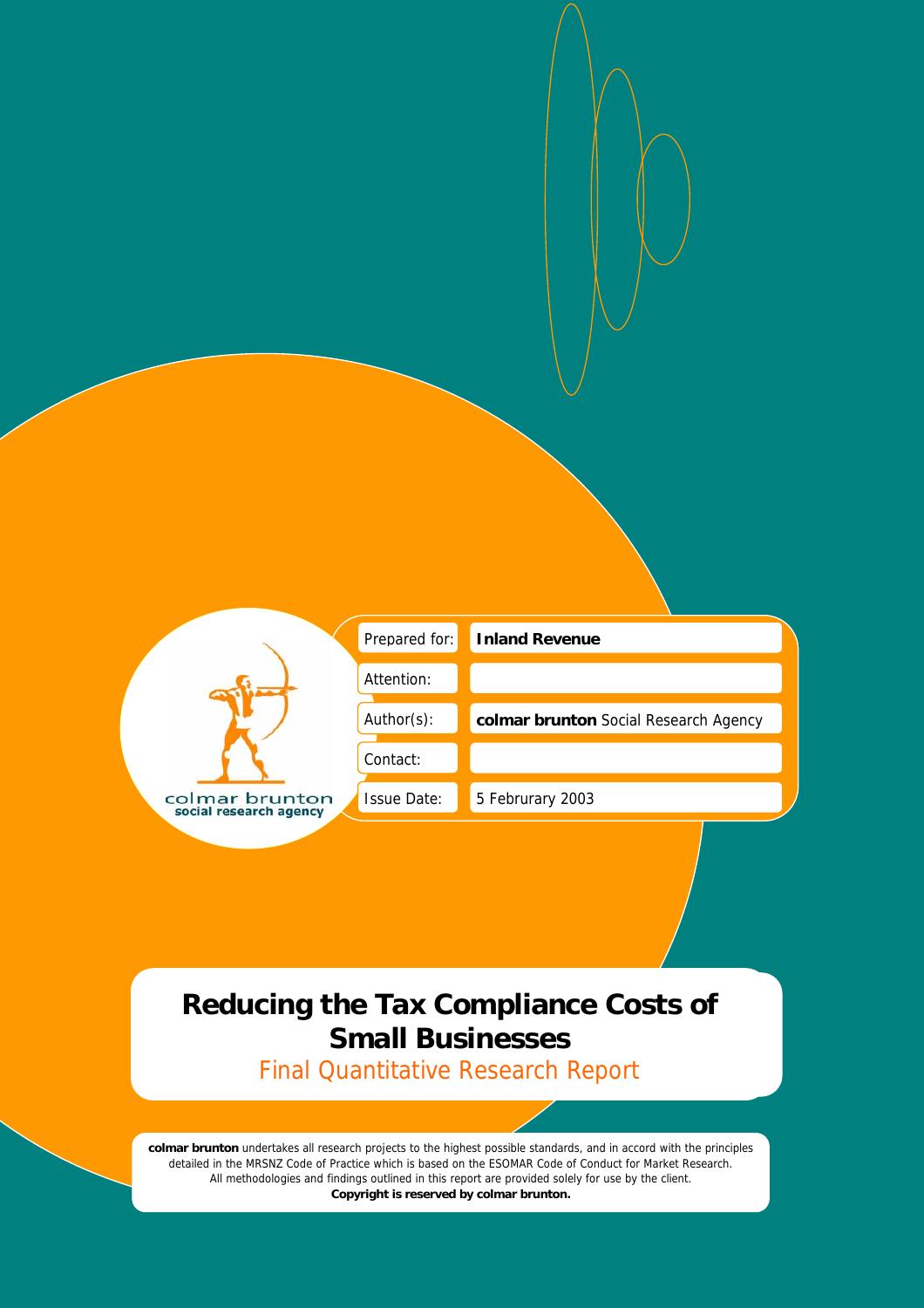At the request of the Minister of Revenue, Inland Revenue in partnership with Treasury, are looking at ways to reduce the compliance costs of small businesses. As part of a wider consultation process, Inland Revenue have commissioned **colmar brunton** to undertake both qualitative and quantitative research with businesses and tax agents to seek their input. This report presents the findings of the quantitative research.

Telephone surveys of 1611 small businesses and 400 tax agents were conducted between 25 November and 13 December 2002. The maximum margins of error at a total sample level are +/-2.4% and +/- 4.9% respectively.

A summary of the salient points is provided below.

# **Current practices**

- 82% of the research participants in this research use a tax agent. Businesses most commonly use the services of tax agents for filing end of year income returns (80%), ahead of filing GST returns (19%), filing FBT returns (17%), advice only (15%) and filing employer monthly schedules (8%).
- Reasons why businesses use a tax agent for filing employer monthly schedules and GST returns most commonly relate to issues of convenience (e.g. saving time) as well as the expertise and/or perceived lack of expertise of the business.
- Among quarterly FBT filers, 44% are aware that they use the flat rate calculation, 18% know that they use the full multi-rate calculation and 3% know that they use the short form multi-rate calculation; 13% know that they use the multi-rate but are not sure which form and 22% don't know what calculation they use.

# **Payroll practices**

- 10% of small employers use a payroll company or tax agent to process their PAYE. Small employers that don't use a payroll company generally do not feel they have enough employees for it to be worthwhile (39%) or feel it is easy to do themselves (38%); cost is an issue for 19%.
- 19% of small employers use a payroll package.
- Direct credit is the most common payment method among small employers (61%); 31% pay by cheque.

# **Compliance costs**

- Inland Revenue is the government department considered to have the greatest impact on businesses in terms of compliance costs (70% of businesses name Inland Revenue as the biggest impact and 15% as the second biggest impact) ACC ranks second in terms of compliance costs; 12% consider them to have the biggest impact and 46% the second biggest impact.
- Tax-related compliance costs faced by Inland Revenue vary with no one or two costs dominating across the business community. By a small margin, the most common costs relate to provisional tax payments not being aligned to cash flow and the time spent filling in a large number of Inland Revenue forms. The results for each type of tax-related compliance cost are illustrated below.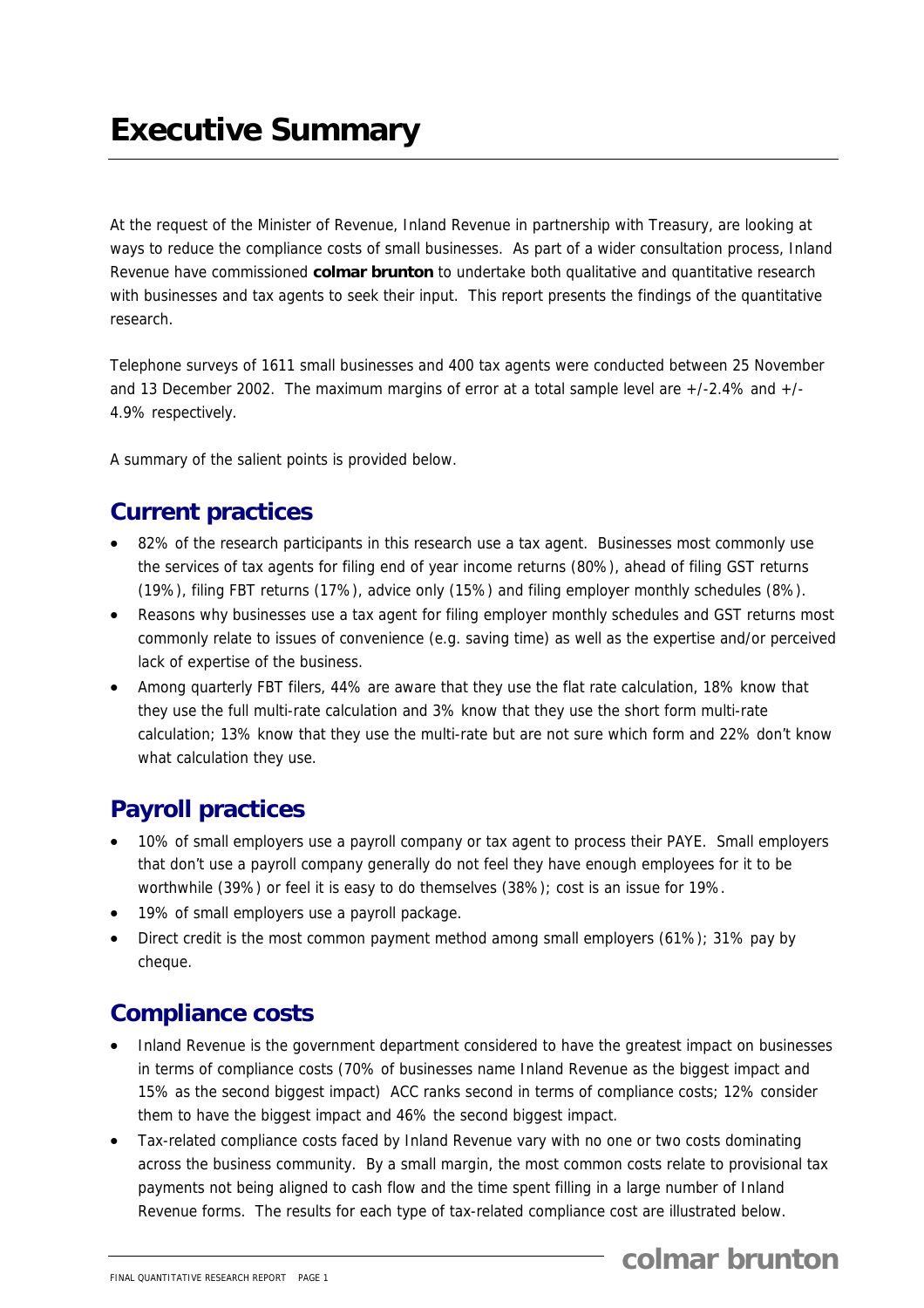

Base: Total Sample (N=1,611) Source: Small Business Survey

# **Reducing compliance costs**

Without prompting, both businesses and tax agents were asked to name the one thing that Inland Revenue could do to reduce tax-related compliance costs. Suggestions are extremely wide ranging. Most commonly they relate to:

- less paper/written documentation (9% of businesses and 13% of tax agents)
- a more lenient penalties system (7% of businesses and 8% of tax agents)
- simplification of the tax systems and rules generally (7% of businesses and 6% of tax agents)
- amalgamation of taxes and payments (6% of businesses, 11% of large employers and 12% of tax agents)
- changes to payment dates, especially a common date (5% of businesses and 8% of tax agents)
- development of electronic products (5% of businesses and 5% of tax agents)
- financial assistance/incentives (5% of businesses)
- changes to the provisional tax system (5% of businesses)
- revision of FBT (9% of large employers and 10% of tax agents).

# **GST and provisional Tax**

## **Frequency of filing GST**

The options of monthly, quarterly, and four-monthly filing of GST were tested with participants. None of the options hold strong appeal. Of these options, quarterly filing is most favoured with 33% of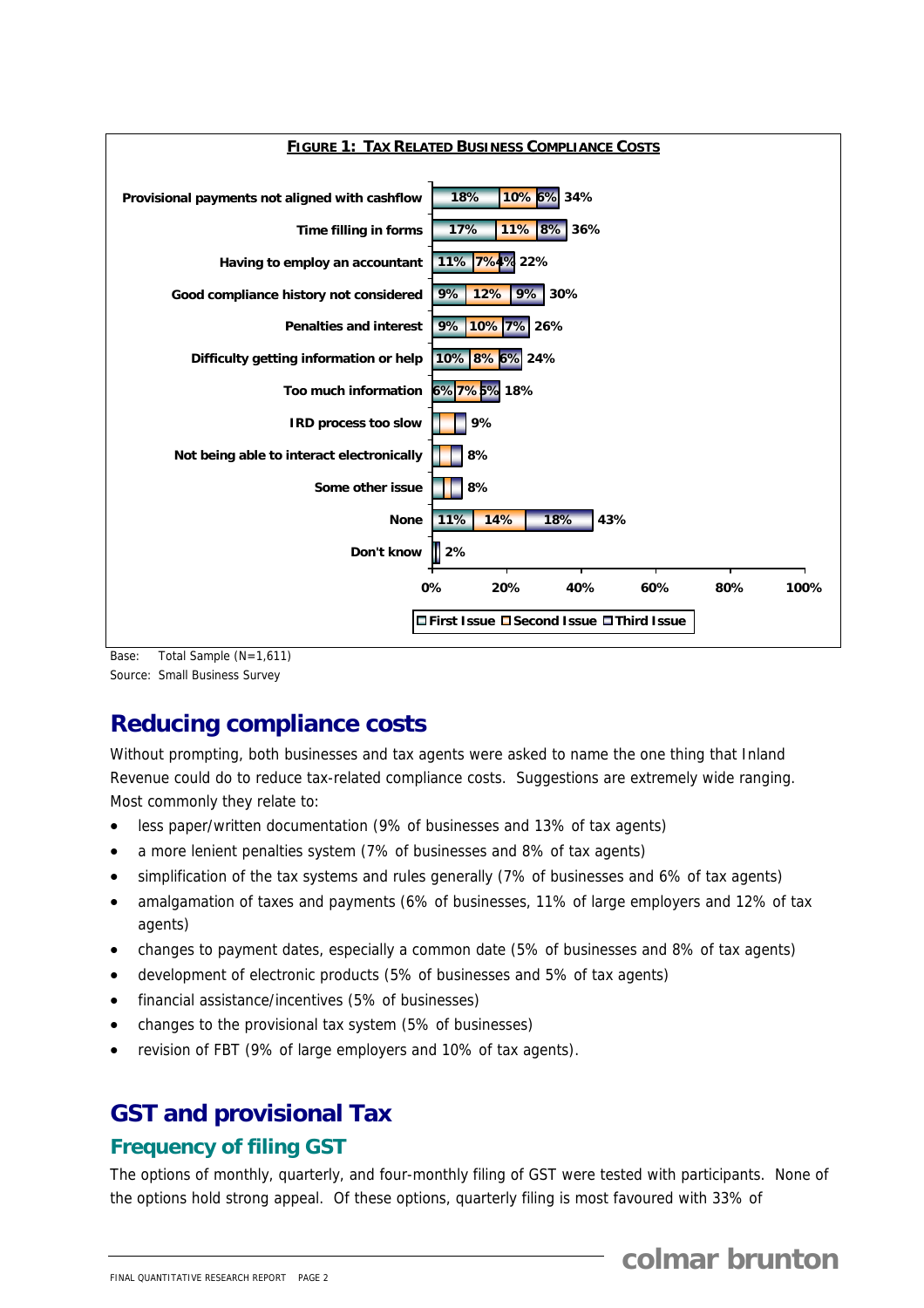businesses rating their chances of taking up this option as at least good (19% rated their chances as high). Tax agents appear to be more strongly in favour of quarterly filing with 43% of agents rating their chances of recommending quarterly filing to their clients as at least good (20% of agents rated their chances as high).

#### **Frequency of filing provisional tax**

The options of monthly, two-monthly and quarterly filing of provisional tax were tested. Again, none of these hold widespread appeal. Among businesses, monthly filing holds greater appeal with 32% rating their chances of taking up this option as at least good (21% rate their chances as high). Tax agents tend to show a slightly stronger preference for quarterly filing (29% rate their chances of recommending this as at least good and 10% as high).

## **Tying provisional tax to GST**

The concept of paying provisional tax and GST together, with last year's tax liability and total sales used to determine the rate for paying provisional tax in the current year, holds considerable appeal; 48% of businesses rate their chances of taking up this option as at least good with 29% indicating a high likelihood.

Tax agents are less favourable in their support for this concept with 34% rating their chances of recommending such an initiative as at least good (and 16% rating their chances as high). Additional results for tax agents are:

- 34% of agents believe the concept of tying provisional tax to GST would benefit none of their Non-Individual GST registered clients. Thirty-three percent of agents believe it would benefit more than 30% of these types of clients.
- Tax agent support for the concept is higher if there is a guarantee that the total provisional tax paid is held to 105% of a client's Residual Income Tax; 41% indicate at least a good prospect of recommending the option to their clients if the tax is fixed compared to 30% if the tax is not fixed.
- Forty-two percent of agents believe this initiative would benefit more than 30% of their Individual GST registered clients who can use 'safe-harbour' if the tax is fixed. If it is not fixed, 35% of agents believe more than 30% of these clients would benefit.

Businesses who are supportive of the concept of tying provisional tax to GST most commonly request filing two-monthly (50%). In contrast, tax agents tend to prefer quarterly filing over two-monthly filing (40% and 35% respectively).

## **Voluntary provisional tax payments**

Both businesses and tax agents show strong support for voluntarily paying provisional tax payments in the first year of business (for a tax discount):

- 64% of businesses (who have been in business for three or less years) rate their prospects of doing this, if they were in a position of starting up a new business again, as at least good; 45% rate their chances as high
- 78% of tax agents rate their chances of recommending this option to their clients as at least good; 55% rate their chances as high.
- Around two-thirds of businesses and tax agents suggest a tax discount of 10% or less.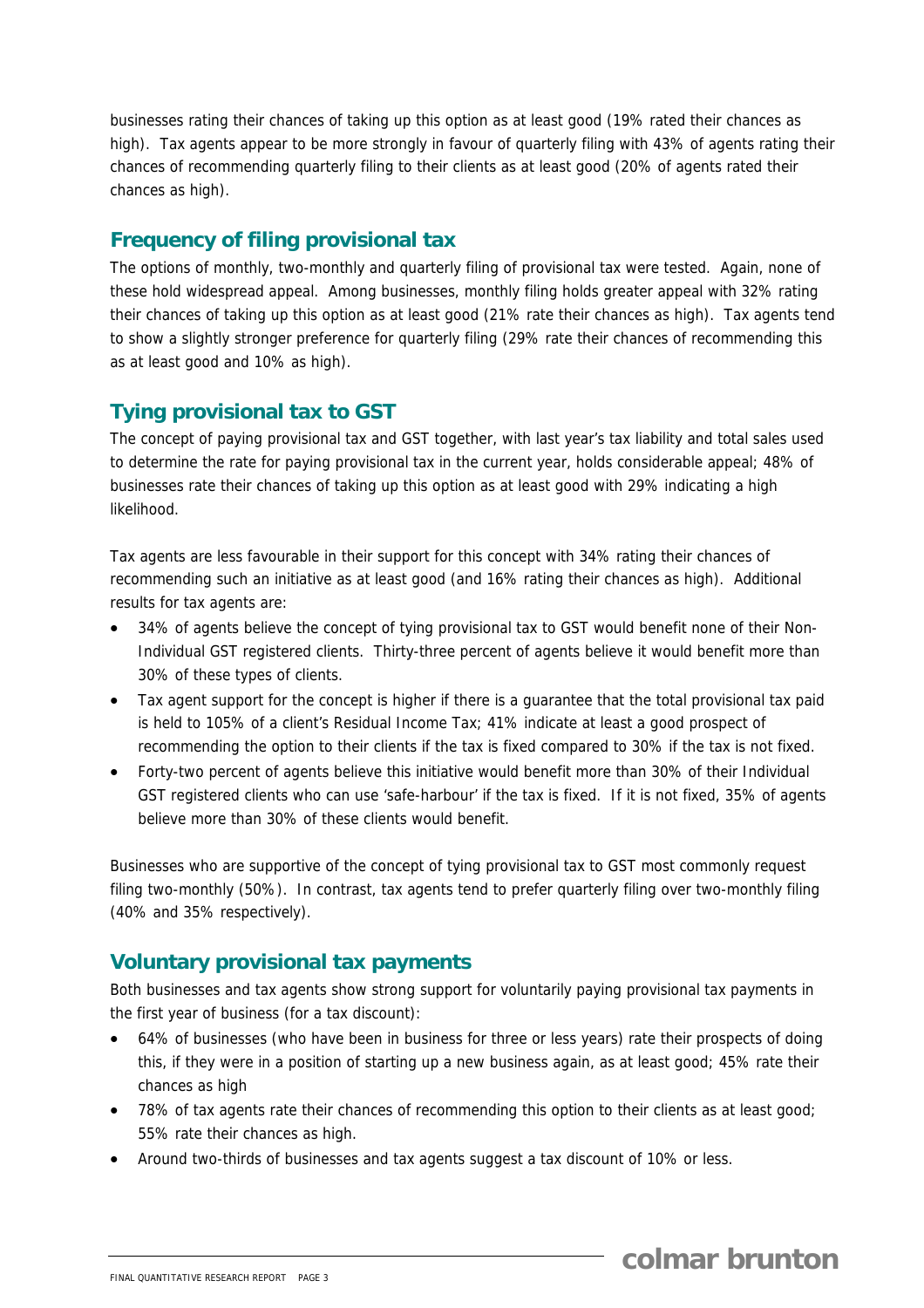## **PAYE and FBT**

- There is significant appeal among employers (with less than \$15,000 PAYE) in filing employer monthly schedules every two months; 51% rate their chances of taking up this option as at least good with 34% rating their chances as high.
- Employers that offer their staff fringe benefits find appeal in the concept of transferring the responsibility of calculating their FBT to Inland Revenue by providing fringe benefit information with their employer monthly schedules. Preference, however, tends to be for doing this on a quarterly basis; 47% of businesses rate their chances of taking up this concept as at least good if it is done on a quarterly basis (27% rate their chances of doing this as high).

# **Payment dates**

- One payment date to cover all tax revenues is strongly favoured with the large majority of businesses (79%) indicating that there is at least a good chance that they would support this (64% rate their chances as high).
- There is also significant support among tax agents for one payment date although it appears to be weaker than among businesses; 48% of tax agents rate their idea at least a six (on a scale of 0 to 10 where 0 is a very bad idea and 10 is an excellent idea).
- Businesses' preference is for the last day in the month to be the common due date (43% request the last day, 15% between the 20<sup>th</sup> and the last day, and 28% suggest the 20<sup>th</sup>).
- Around one-half of businesses believe that it would be more difficult to file GST on time if the payment date is the 20<sup>th</sup>. Tax agents are even more concerned in this regard with 64% saying that it would be more difficult for their clients that file GST on a payments basis to pay on time, and 61% feel this would be more difficult for their clients that file GST on an invoice basis.

# **Advisory service**

- 13% of businesses that have been in existence for three years or less have received an individual Advisory Service visit and 7% have attend an Advisory seminar.
- Nearly half (48%) of those that have received an individual visit say that a follow-up visit would have been useful.
- 40% of tax agents have clients that have used Inland Revenue's Advisory Service.
- 40% of tax agents recommend to their clients that they use Inland Revenue's Advisory Service. There is a positive correlation between use and recommendation.

# **E-enablement**

## **Businesses' use of computers and the Internet**

- 84% of businesses have computer access. This varies by business type from 68% for partnerships to 100% for large employers.
- 75% of businesses have Internet access. Again, this varies by business type from 53% for partnerships to 95% for large employers.

## **Businesses' use of existing electronic products**

18% of employers use ir-File. Use correlates strongly with size of business in terms of number of employees; 71% of employers with more than 20 employees use ir-File.

**colmar brunton**

FINAL QUANTITATIVE RESEARCH REPORT PAGE 4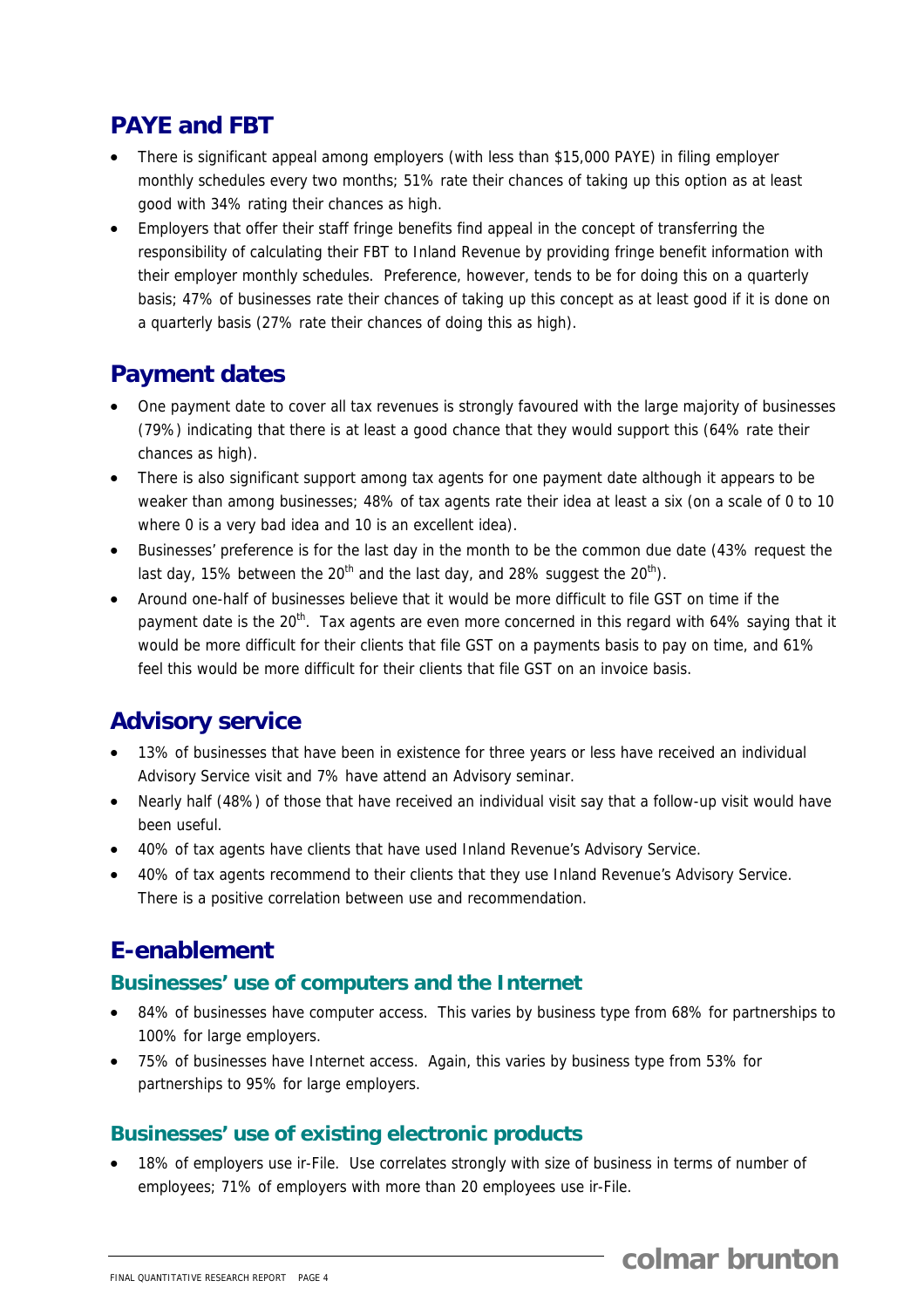- The most common reasons given for not filing employer schedules electronically relate to a belief that the current system is easier or better (29%), lack of awareness that ir-File exists (17%) and lack of knowledge about computers and how ir-File works (19%).
- 27% of businesses use Inland Revenue's website (49% of large employers and 31% of companies use the website).
- 12% of businesses make electronic tax payments (23% of large employers do this).

#### **Businesses' likely uptake of e-enablement products**

There is considerable support for the various e-enablement products proposed. There is greatest appeal in:

- accessing information about their account with Inland Revenue on-line (63% of businesses rate their chances of using this in the next 12 months as at least good with 51% rating their chances as high)
- corresponding with Inland Revenue staff over the Internet securely (52% at least good, 39% high)

Considerable appeal is also evident for:

- an on-line tool that provides binding rulings on complex technical issues such as whether a person is an employee or independent contractor (48% at least good, 34% high)
- filing returns over the Internet (47% at least good, 37% high); the most common request is for GST returns to be able to be filed electronically
- calculators and tools on-line that they can use to help with complex calculations such as FBT (46% at least good, 36% high)
- making tax payments via Internet banking (43% at least good, 34% high).

Potential up-take of each of these options is notably high among large employers and to a lesser extent companies.

Tax agents' prospects of recommending the e-enablement products to their clients are also high although tax agents rank the suitability of these products differently than businesses:

- Tax agents are most in favour of their clients:
	- making tax payments electronically (72% rate their chances of recommending this to their clients as at least good and 54% rate their chances of recommending as high)
	- on-line account access (69% at least good, 55% high)
- Tax agents are least supportive of their clients using on-line tools that provide binding rulings on complex technical issues (40% at least good and 12% high).

Among businesses, barriers to using the e-enablement products relate to belief of a better or easier alternative (34%), failure to see the relevance or benefit of the products to their business (20%), lack of knowledge about computers (21%), lack or cost of software/hardware (18%), and fears and concerns about the new systems (e.g. security) (18%).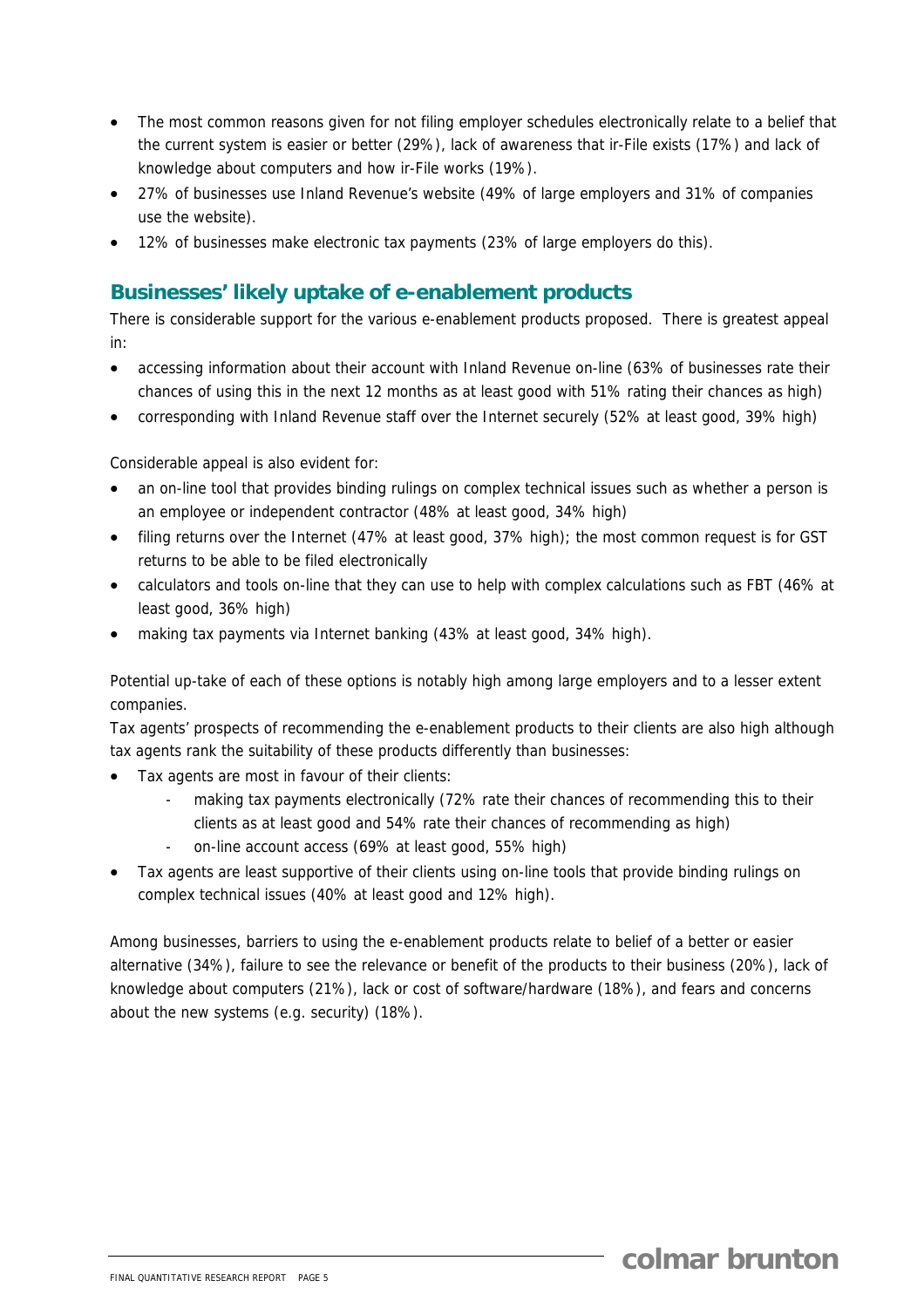Inland Revenue can best support businesses in taking up the e-enablement products by:

- sending an Inland Revenue person to visit their business to show them how to use the electronic tools (50%)
- providing assurances about security (45%)
- approving standard software packages (44%)
- making available written communications to explain the tools (44%)
- providing assurances about penalties (39%)
- holding seminars to explain the tools (31%).

## **Agents' use of existing products**

- 88% of agents have access to the Internet
- Tax agents currently most commonly use Inland Revenue's website (79%) ahead of e-file (24%), ir-File (20%), electronic tax payments (20%), on-line tools (15%), and filing GST returns on-line (4%).
- Agents' reasons for not using the electronic products most commonly relate to a failure to see the benefit or relevance of them to the agents' business or clients (44%), a better or easier alternative (27%) and the lack or cost of hardware or software - especially a Pacnet connection (21%).
- Inland Revenue can best support agents in taking up the products by providing standard software packages approved by Inland Revenue (61%) and accepting e-file data over the Internet rather than by Pacnet connection (55%).

## **Agents' likely uptake of e-enablement products**

Tax agents indicate strong support for taking up e-enablement products within the next 12 months. The most popular products are:

- Looking up their clients' account details on-line (90% rate their chances of taking up this option as at least good with 84% rating their chances as high)
- On-line tools that provide binding rulings on complex technical issues (79% at least good, 61% high)
- Corresponding with Inland Revenue staff over the internet (78% at least good, 63% high).

Notable support is also given for:

- Filing Income Tax returns on-line (70% at least good, 58% high)
- Calculators and tools on-line that can be used to help with complex calculations such as FBT (68% at least good, 53% high)
- Filing GST returns on-line (67% at least good, 54% high)
- Filing FBT returns on-line (56% at least good, 46% high).

## **Unpaid tax collector role**

In the context of how Inland Revenue can best recognise businesses' role as a tax collector of GST and PAYE on behalf of the Government, businesses rated a number of ideas using a scale of 0 to 10 where 0 is not at all important to their relationship with Inland Revenue and 10 is extremely important. The following are considered to be of high importance:

- More tolerant treatment in terms of penalties and interest for those that have a good record (mean score of 9.1.)
- Inland Revenue answering their telephone calls more quickly (8.9)
- When calling Inland Revenue, the staff person giving their name and contact details so they can contact them again (8.4)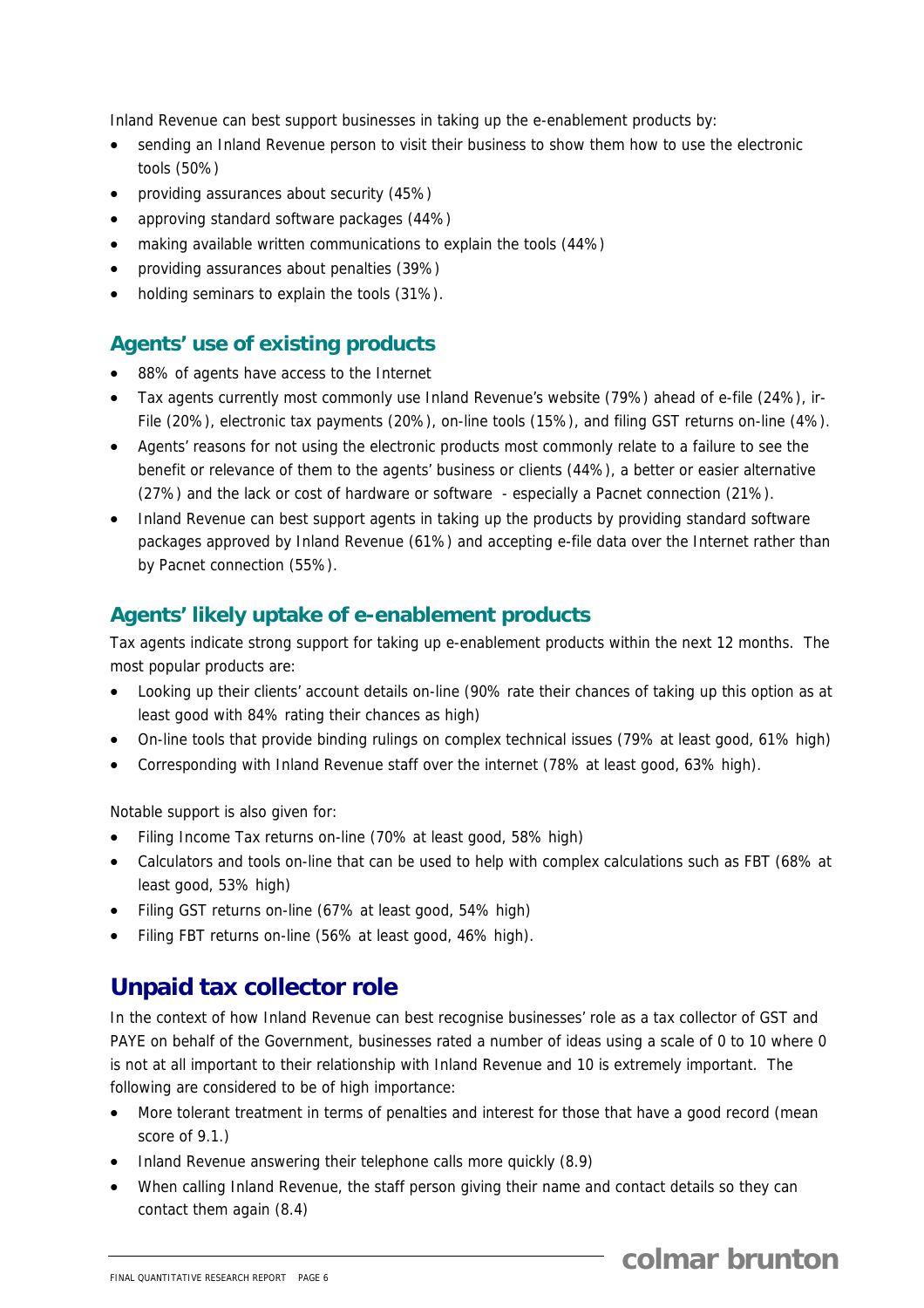• Reply paid envelopes (8.0).

A thank-you letter is considered to be of relatively low importance (mean score of 3.5).

## **Call centres**

- 28% of businesses are aware of the Call Centres' full opening hours
- 40% of businesses choose the line depending on the tax revenue that their enquiry relates to.

## **Information**

- Two-thirds of businesses feel that the amount of information that Inland Revenue provides on businesses' tax rights and responsibilities throughout the year is about right (66%); 19% feel it is too much and 10% feel it is not enough.
- Businesses hold most confidence in receiving correct and accurate information from their tax agent (mean score of 8.3 using a scale from 0 to 10 where 0 is not at all confident and 10 is extremely confident), followed by Inland Revenue's booklets and newsletters (7.3) and written correspondence (7.6). Least confidence is held in Inland Revenue's call centres (5.8). A similar pattern emerges in looking at tax agents' views.

## **Processes dealing with not filing returns**

• 56% of small employers that have periods with no employees find Inland Revenue's processes in dealing with information about this as either very or quite adequate; 22% find the processes to be inadequate.

## **Tax agent issues**

- Tax agents identify a wide range of issues that they perceive to be a waste of their time and/or to contribute unnecessarily to their clients' fees. These issues tend to fall into three general categories:
	- Inland Revenue errors most commonly incorrect statements of account and assessment (11%), transferring dollars into wrong period (6%), transferring money into wrong tax type (5%).
	- The complexity of Inland Revenue processes and requirements most commonly FBT (8%) and the need to provide information in writing (3%).
	- The inadequacy of Inland Revenue processes most commonly delays in follow-up correspondence (4%), and Inland Revenue's phone system (2%).
- Most agents consider Inland Revenue's processes for dealing with registering or deregistering agents' clients for particular types to be very adequate (22%) or quite adequate (62%); 13% feel that these processes are quite inadequate.
- A year-end summary of GST and PAYE returns and payment data submitted by an agent's client holds great appeal; using a scale of 0 to 10 where 0 is a very bad idea and 10 is an excellent idea. 72% of agents rate this idea as at least an eight.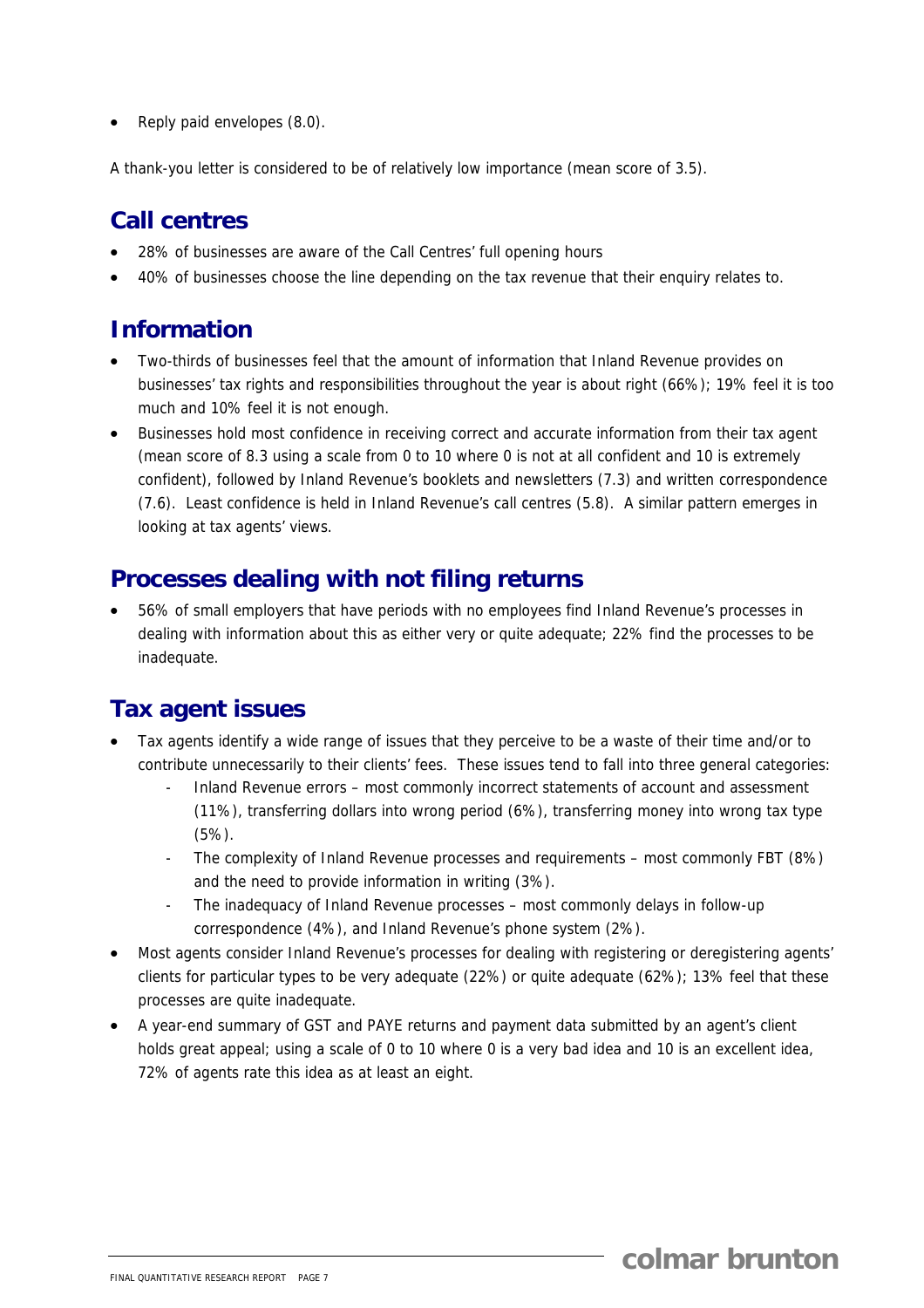This section provides **colmar brunton**'s research conclusions and recommendations. These have been formulated by drawing together key learnings from both the qualitative and quantitative research phases.

## **A range of initiatives are needed to reduce compliance costs**

The nature and impact of tax-related compliance costs clearly vary considerably within the small business community. Whilst one or two issues (i.e. provisional tax payments not being aligned with cash flow and the time spent filling in large numbers of Inland Revenue forms) appear to be more widely experienced than others, no strong pattern of prioritisation emerges. Perhaps partly in line with this, no single proposed initiative attracts universal appeal. These findings reinforce Inland Revenue's expectation, at the outset of this programme of change, that a range of initiatives will be required.

And, indeed, a number of the initiatives tested in this research hold strong appeal with notable proportions of the small business community, suggesting that progression and further developmental work is certainly warranted.

The initiatives that hold significant potential for reducing the tax-related compliance costs of the small business community are outlined below.

## **Single payment date**

Of all the concepts tested, the proposition of a single payment date to cover all tax revenues received the most widespread vote of approval. We recommend, however, that this initiative only be implemented if it is feasible for the due date to be made the last day in the month. The research indicates that asking GST registrants to file GST by the 20<sup>th</sup> of the month will cause considerable concern.

#### **Voluntary provisional tax payments**

This suggestion also has the potential to reduce compliance costs for new businesses. Both businesses and tax agents strongly support this concept. However, a discount of at least 10% appears to be required for many to take up the option.

#### **Inland Revenue calculating FBT**

Around half of large employers find the concept of providing Inland Revenue with information on a quarterly basis, to enable Inland Revenue to calculate the FBT, appealing. Like the other initiatives tested in this research, however, not all employers favour this concept. It therefore needs to be optional.

It should also be noted that employers in this research gave their approval in conceptual terms only. Taxpayers in this research, and other research projects we have conducted for Inland Revenue, call for simplicity. The implications of this are not limited to ensuring that the existing employer schedule does not become excessively complex. By simplicity, taxpayers also talk about the need for information to be targeted and tailored to their needs. So, for example, it may well be that employers that do not offer fringe benefits to their staff, or wish to take up the proposed initiative, would prefer not to be faced with an employer schedule that allows for this additional information to be incorporated. Due to these types

# **colmar brunton**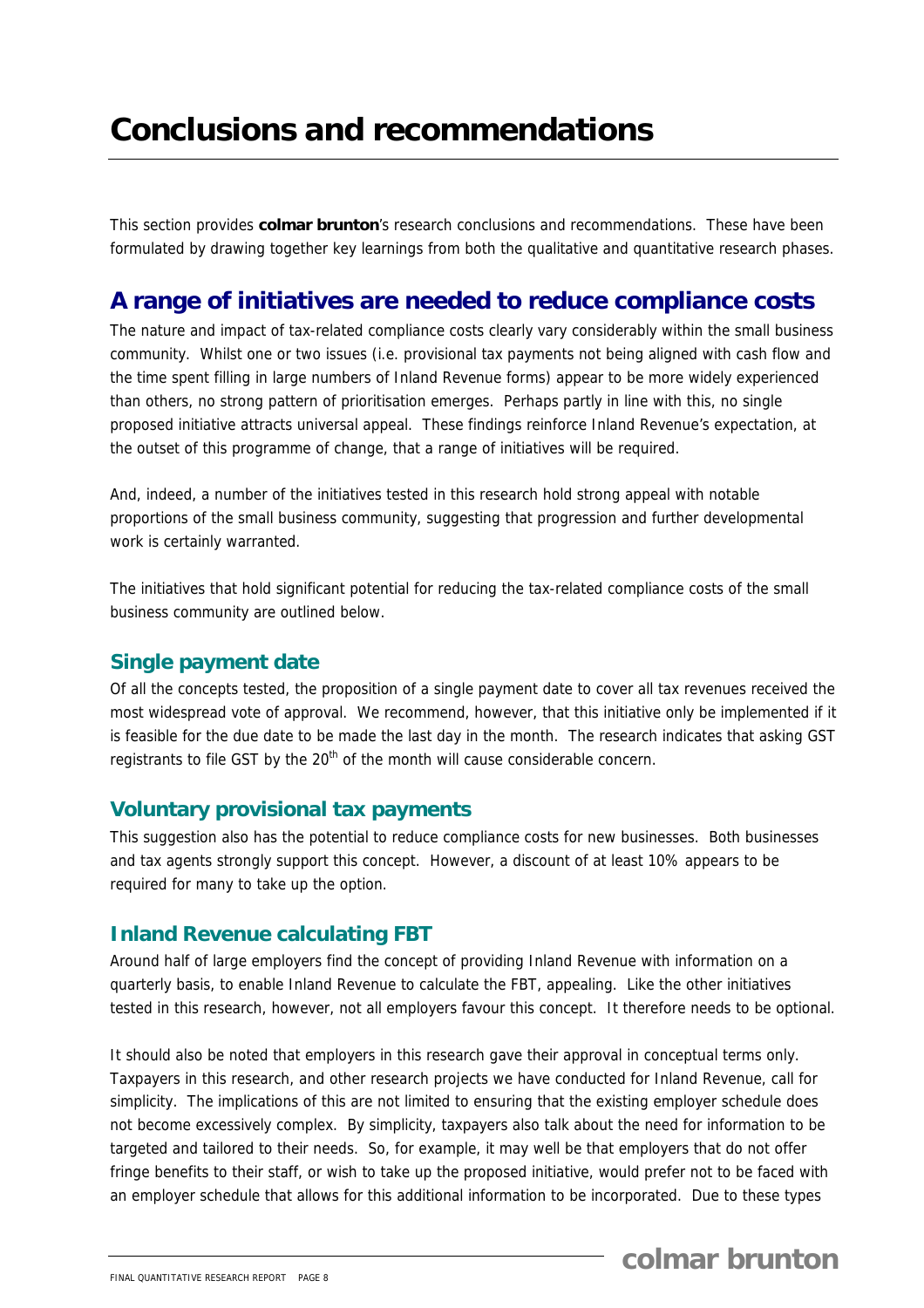of issues, we recommend that the processes involved in effectively implementing this concept be tested at a practical level.

Finally in regard to this concept, this research indicates that to overcome businesses' distrust in Inland Revenue's ability to provide accurate information, any FBT invoice will need to be accompanied by a statement that clearly shows how the FBT has been calculated.

## **Tying provisional tax to GST**

There is considerable potential for this option to reduce the compliance costs of businesses that struggle with cyclical cash flows. At a conceptual level, this initiative holds much appeal.

This initiative is the most complex initiative tested as part of this research project and as such some participants found the concept quite difficult to grasp. Whether businesses elect this option will depend on:

- how it is implemented and communicated in practice (up-take will be hampered by overly complex processes and/or communications)
- the advice and recommendation of a business's tax agent (this appears in part to depend on whether the total provisional tax paid is guaranteed to be held to 105% of a client's Residual Income Tax).

Agents appear to view this proposed initiative less favourably than businesses. One of their key reservations is whether turnover on its own sufficiently reflects profit (e.g. in a labour intensive business). This issue is also raised by businesses. On the other hand, however, both agents and businesses acknowledge the need for this initiative to avoid becoming overly complex.

Given these issues, we suggest that this initiative needs further testing once it has been developed in more detail.

The research findings point to this initiative being introduced on a two-monthly filing basis as best meeting small businesses' needs.

#### **Frequency of filing**

Note, this research tested a number of different options for frequency of filing GST and provisional tax with mixed reaction. Whilst some businesses consider less frequent filing would reduce their compliance costs, other businesses believe this contravenes best practice principles (ie. doing it early, regularly and as the information comes to hand).

#### **Filing employer schedules every two months**

This proposition finds favour with around half of small employers. Some also feel that less frequent filing of PAYE contravenes best practice principles, but this tends to be less of an issue than it is for GST.

#### **E-enablement**

The research findings regarding e-enablement products strongly support Inland Revenue's focus in this area. Businesses, even those not currently 'electronically literate', see this as the way of the future. And, more importantly, predicted levels of up-take of these products reinforce this.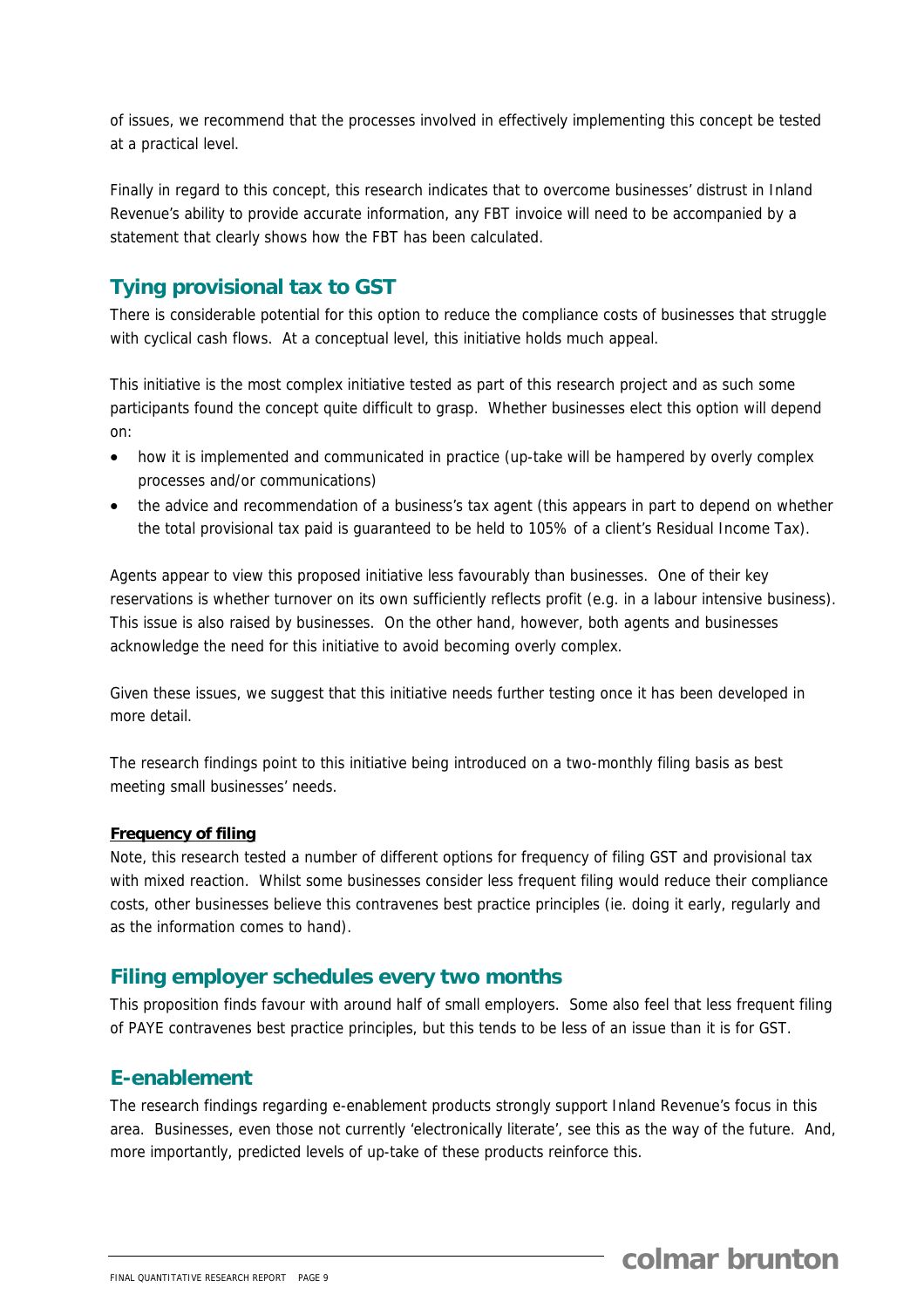On-line account access holds particular appeal for both businesses and tax agents. Some businesses see this product as a solution to their frustrations with the perceived untimely and complex nature of the current statements. Whilst this research suggests that on-line account access should be a high priority, the current statements also need to be reviewed (as the on-line product does not appeal to all).

This research shows that businesses currently sit along a continuum of stages in readiness to take up electronic products. A framework of these stages is illustrated below. The tasks that Inland Revenue need to undertake to shift businesses along the stages of behaviour change vary depending on what stage a business is currently at.



A significant number of businesses appear to be in the Pre-contemplation stage; this is evident from the number of businesses that comment that they fail to see the relevance or benefit of the electronic products to their business. It will be important here for Inland Revenue to clearly communicate how electronic transactions will benefit the business.

For those further along the continuum (i.e Contemplation), as well as communicating the benefits it will be important to overcome perceived costs/risks of the systems. In particular, this research indicates that businesses need reassurances about security of the systems and penalties (should the 'system' cause them to miss a deadline).

Increasing the influence of others (tax agents are key here) and addressing self-efficacy issues are especially important for those in the Preparation stage. This research has highlighted a strong desire for

**colmar brunton**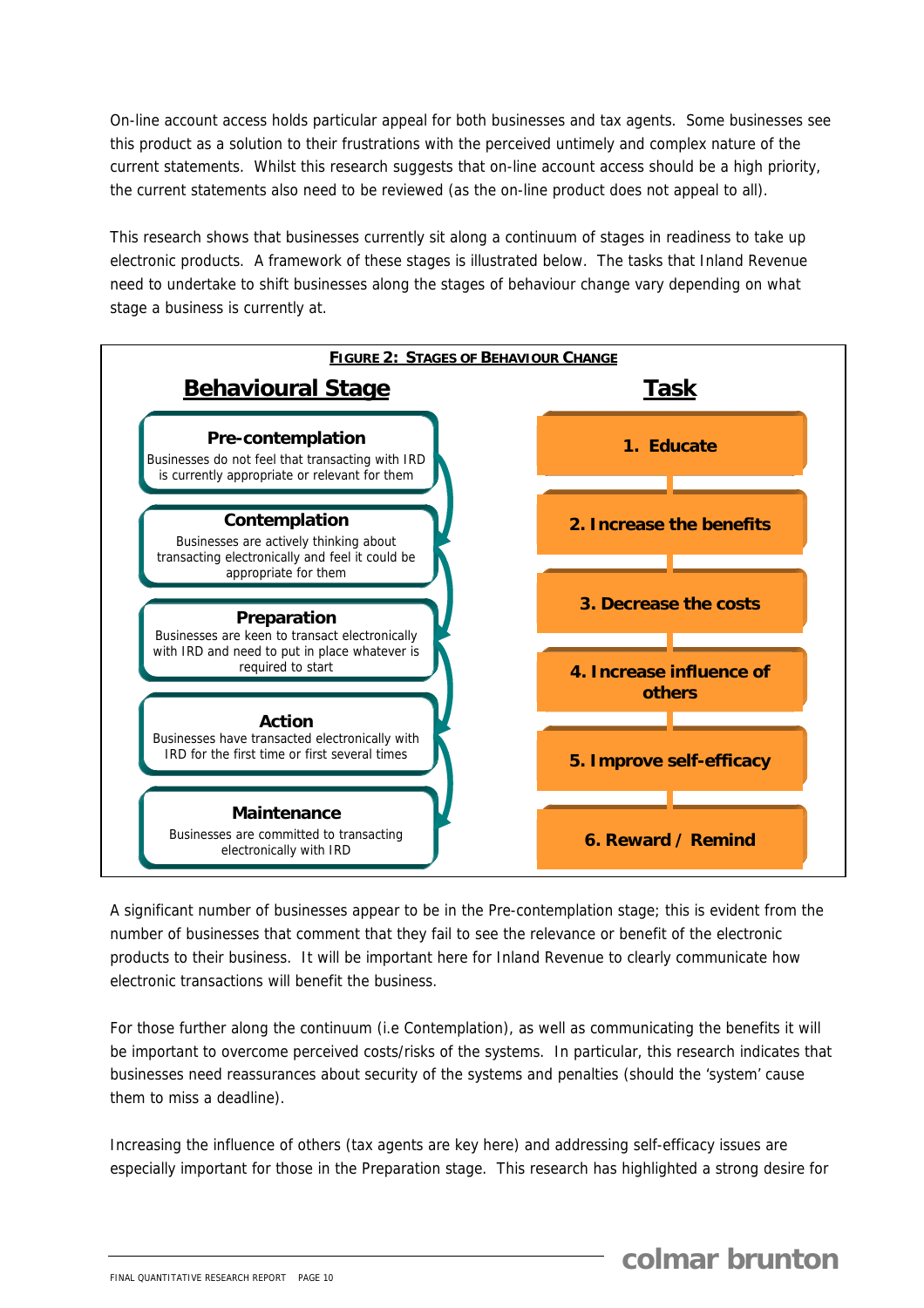an Inland Revenue staff person to visit the business to show them how to set up the systems and use the products.

## **Expand the Advisory Service**

Expansion of Inland Revenue's Advisory Service would fulfil two needs:

- More follow-up visits for new businesses. Many new businesses feel that one visit is insufficient. For some of these businesses, follow-up visits would ideally occur a few months after the initial visit as they have had a chance to put in practice initial advice and processes.
- Educating businesses on new initiatives and products. There may be a need to up-skill Advisory service staff to be able to effectively assist businesses with new initiatives such as e-enablement products.

## **Recognise their role as unpaid tax collectors**

This research has highlighted a number of ways in which Inland Revenue can improve their relationship with the small business community and better recognise their role as unpaid tax collectors. Of top priority, in the eyes of taxpayers, is more tolerant treatment in terms of penalties and interest. (The qualitative research details the specific principles that businesses feel should underpin the penalties and interest system).

Many of the issues and ideas raised in this research have significant policy and service implications. Other ideas, such as prepaid envelopes, may not involve big changes to the tax system, but are gestures of goodwill that have the potential to make a positive impact on small businesses' perceptions of Inland Revenue including the value that they perceive the Department places on the small business community.

## **Appreciate small businesses' varying needs**

This research has highlighted a number of key challenges for Inland Revenue in implementing a programme of change. Indeed, we believe the following issues are critical to the success of the programme.

#### **Small businesses desire flexibility**

A strong theme in this research is the desire for Inland Revenue to be flexible. "Flexibility…you can't have strict down the line rules because there is always something that fits outside of them and there is always a situation that occurs in businesses that throws all the good plans out the window." (Small business)

Flexibility is also about recognising that small businesses are not all alike. They differ not only in terms of the physical and financial characteristics of their business, but also in terms of the approaches they take to their bookwork and their levels of confidence, knowledge and anxiety.

This has a number of implications. First and foremost, small businesses (and tax agents) call for new initiatives to be optional. Providing options is not just about acknowledging that new initiatives may not meet the business needs of some businesses. It also recognises that some businesses are strongly resistant to change because the current system is familiar and they are fearful of any change. (The types of support that these businesses require in taking on new initiatives are different to those required by businesses that are keen to embrace change; this is addressed later in this section).

**colmar brunton**

FINAL QUANTITATIVE RESEARCH REPORT PAGE 11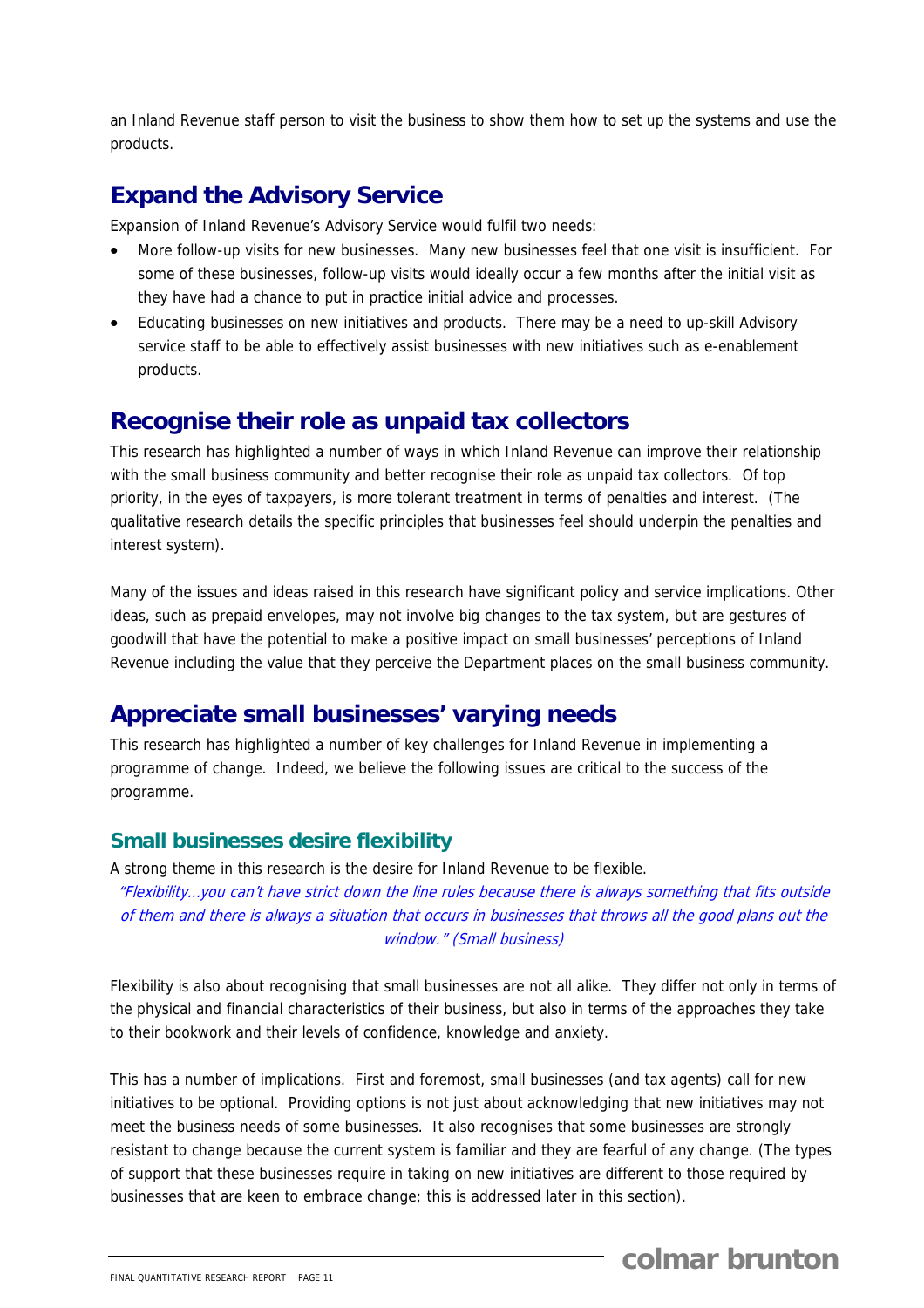Herein lies a dilemma. Whilst businesses demand options, there is a real danger of overwhelming businesses with 'yet more options'. This could lead to businesses feeling like the 'load' is heavier than it was before the changes (this is a fear of the Reassurance Seekers and the Reluctant Acceptors). Inland Revenue will need to consider these opposing tensions carefully for each proposed initiative.

#### **Different needs require different types of support**

Further, for any initiatives to be implemented successfully, Inland Revenue must deliver different types and levels of support to cater for different needs. Small businesses vary in the level of anxiety they experience in dealing with tax and Inland Revenue and the extent to which they feel their relationship with Inland Revenue is an equal one versus Inland Revenue being in control. This is also closely linked to the extent to which businesses embrace or resist change.



Four different sets of small business needs are illustrated in the following diagram.

Let's take the Reassurance Seeker as an example. These businesses lack knowledge and confidence in dealing with tax. Hence, they tend to be quite dependent on their tax agent. Although resistant to change, because they fear not being able to cope, the Reassurance Seeker can see potential benefits to their business in a number of the proposed initiatives. However, to cope with taking up these initiatives they will need to be walked through the change process step by step. Their driving need is to feel supported and reassured in the process of change. One of the best ways that this can be achieved is via a face-to-face visit from an Inland Revenue person. In this way, Inland Revenue can build the Reassurance Seeker's confidence and show that the Department is willing to listen.

# **colmar brunton**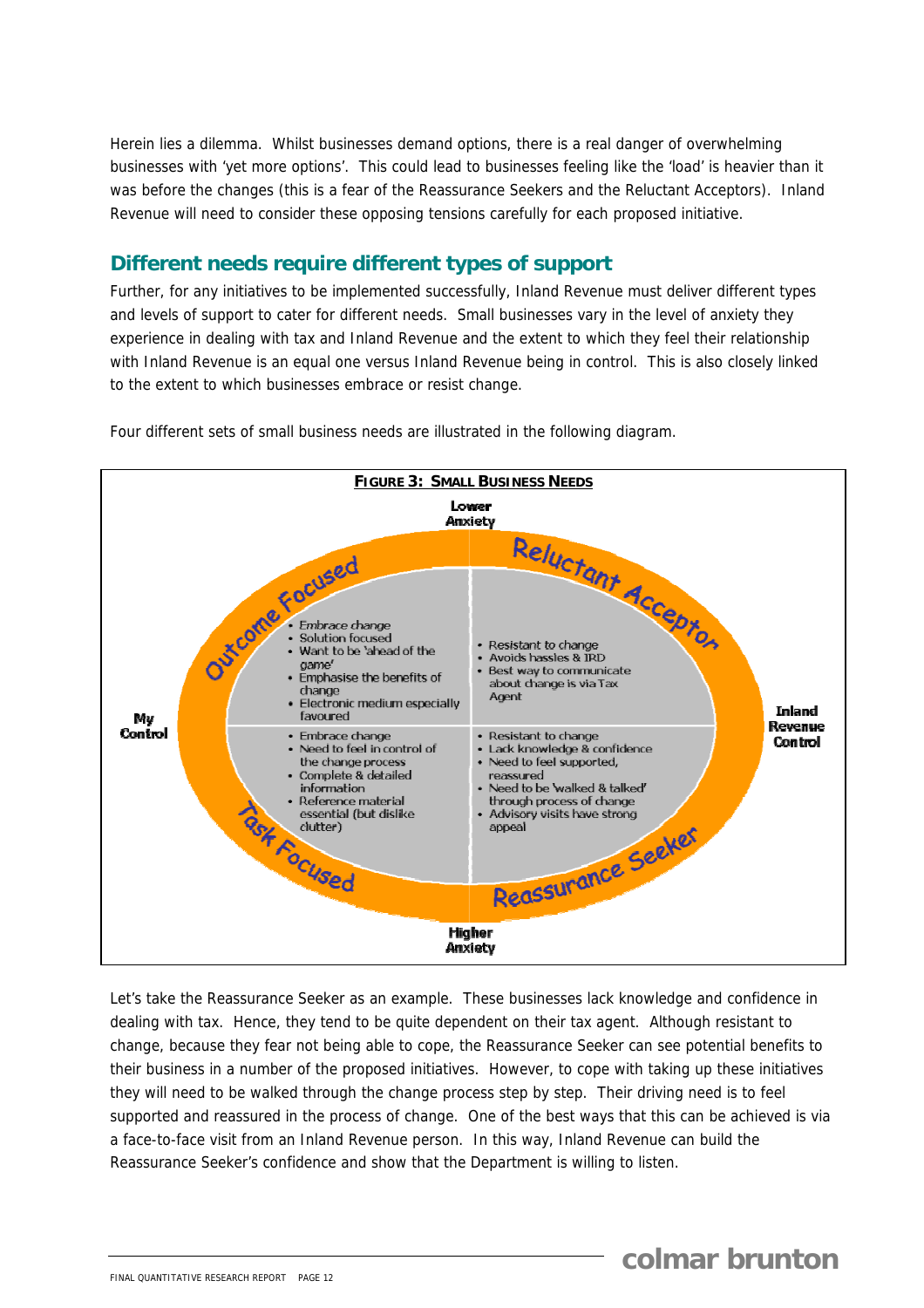# **Tax agents**

Tax agents clearly play a critical role in small businesses meeting their tax obligations. Some groups of businesses (e.g. the Reluctant Acceptors) are more dependent on their agent than other groups. Nevertheless, this research indicates that tax agents will significantly influence the decisions of small businesses in taking up the initiatives that Inland Revenue proceed with. This has a number of implications:

- The predicted levels of uptake among businesses outlined in this report are likely to be overestimates given that agents generally show less enthusiasm for the initiatives than the business community.
- Consultation and communications with tax agents will be critical for the effective execution of the initiatives. One element of this would appear to be about finding ways of working with agents so that the agents' advisory role is not devalued in any way. There is the potential for some agents to feel protective of their 'territory' with Inland Revenue implementing this programme of change.

On a final note, this research also points to areas where Inland Revenue can improve their relations with tax agents. These tend to relate to process issues (and are outlined in detail in this report and the qualitative research report). Based on the research findings, we also recommend that Inland Revenue provide a year-end summary of client transactions for agents.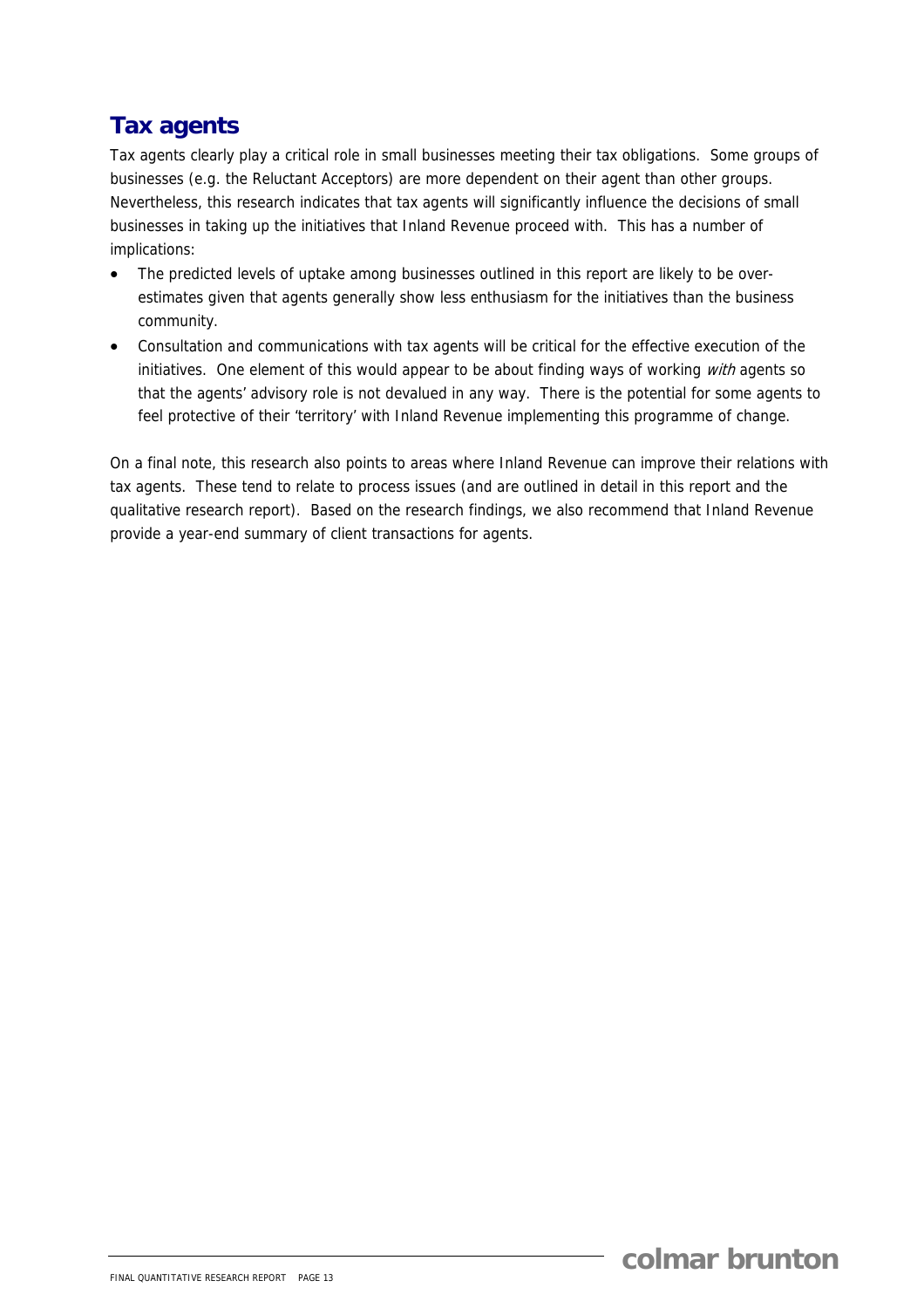# **Background and Objectives**

Inland Revenue, in partnership with Treasury, has embarked on a major exploration into ways of reducing the compliance costs of small businesses. This exploration is at the request of the Minister of Revenue and is in line with Inland Revenue's Statement of Intent; in particular that Inland Revenue's desired future involve taxpayers meeting their obligations of their own accord – and Inland Revenue making this easy.

From previous research, Inland Revenue has identified the following areas where compliance cost reductions could be made for small businesses:

- 1. The time involved in completing the sheer volume of returns and payments that businesses must send to Inland Revenue each year (steady state activity)
- 2. The 'one-off' processes and services that Inland Revenue provides when business start or stop ongoing operations (exceptions to steady state)
- 3. Concern that the penalties and interest regime don't have regard to businesses' (generally good) compliance history, or acknowledge their 'unpaid tax collector' role
- 4. Prompt access to knowledgeable Inland Revenue inquiry services staff
- 5. Greater ability to transact tax business electronically
- 6. The costs incurred in acquiring accounting services for year-end Income Tax return filing. These costs are primarily incurred for the precise profit determination required by tax law, but this level of accuracy is often superfluous to small business information needs.

It is envisaged that a comprehensive approach and mix of interventions will be required including improvements to administrative processes and greater use of electronic technology, as well as legislative changes.

Inland Revenue are undertaking a consultation process with the business community to seek their input. Primary research with businesses and tax agents is one component of this consultation process. Inland Revenue have commissioned **colmar brunton** to undertake two primary research phases: qualitative and quantitative research with both small businesses and tax agents.

The broad objectives of both phases of the research are to:

- 1. understand and prioritise common tax-related compliance cost issues, as perceived by small business operators
- 2. identify and discuss possible solutions to those small business tax-related compliance cost problems
- 3. understand compliance cost problems specific to those business operators who have recently ended or set up a new operation or entity
- 4. identify barriers to the implementation of new electronic solutions to be offered by Inland Revenue, and how these might be overcome
- 5. determine probable take up rates of any solutions that Inland Revenue is able to offer to reduce compliance costs.

This report presents the findings of the quantitative research phase. Findings from the qualitative research phase are presented in a separate report.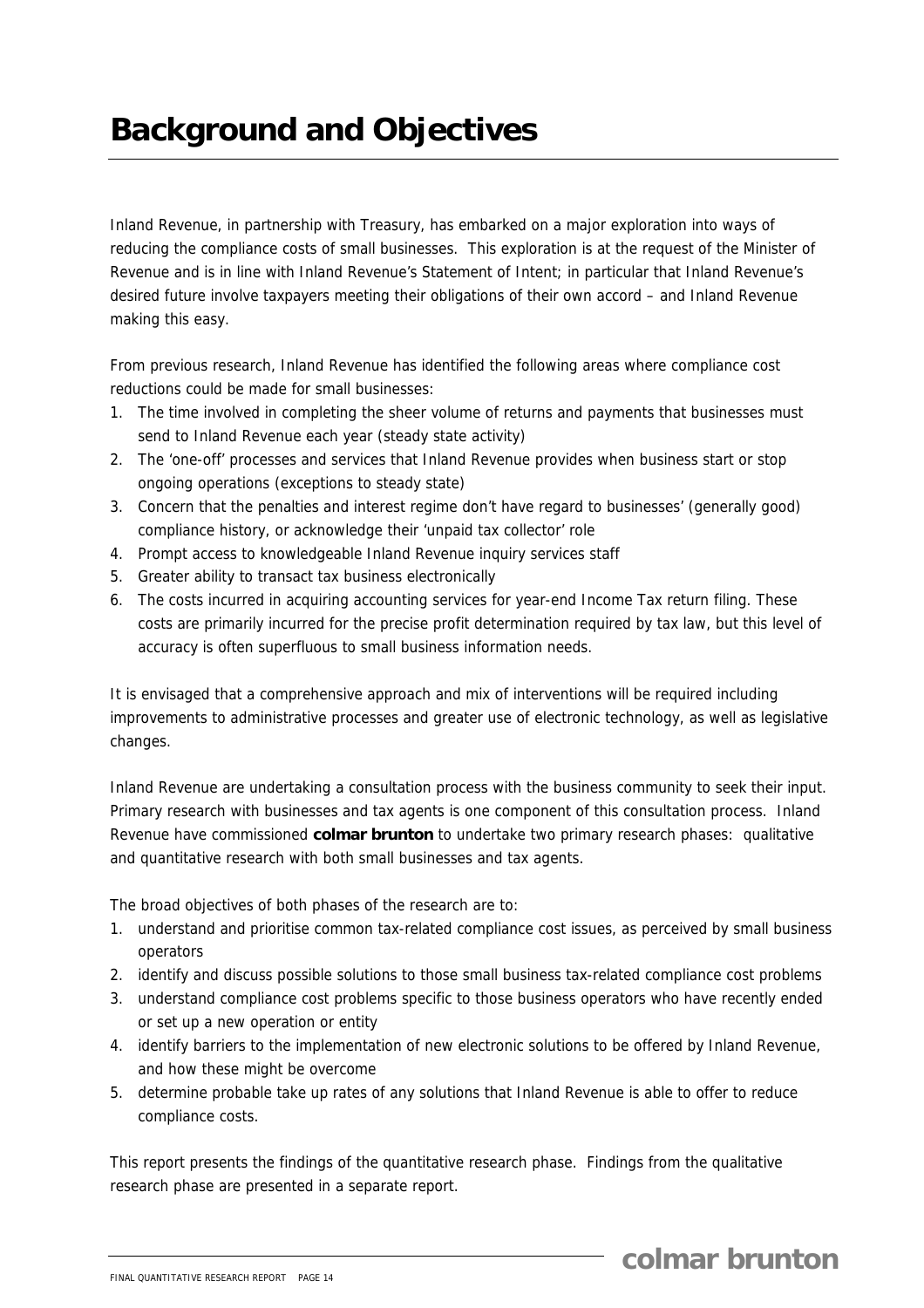Telephone surveys of 1611 small businesses and 400 tax agents were conducted between 25 November and 13 December 2002. All interviews were conducted using CATI (Computer Assisted Telephone Interviewing).

Due to the number of information areas to be covered with businesses, two versions of the questionnaire were used for the business survey. A core set of questions (considered to be of higher priority) was included in both questionnaire versions. The business survey was piloted with 15 businesses to test for respondent understanding of the questions. The tax agent questionnaire was pre-tested qualitatively in six in-depth face-to-face qualitative interviews.

Contact lists were provided by Inland Revenue for both the business and tax agent surveys.

Inland Revenue used specific criteria in drawing the sample for this research to reflect those businesses that are of particular interest to Inland Revenue in undertaking this programme of research and consultation. Hence, the business survey is representative of these groups of businesses rather than of all businesses.

The criteria used in selecting businesses for participation in this research is detailed in the table below along with the number of interviews achieved. Quotas were set to ensure sufficient numbers of interviews were achieved in each group to enable robust sub-group analysis.

|                                                                         |                    | Maximum margin |
|-------------------------------------------------------------------------|--------------------|----------------|
|                                                                         | <b>Sample Size</b> | of error       |
| Large employer (Filed both EMS and quarterly FBT return for month       | 301                | $+/- 5.6%$     |
| of June 2002/balances were non-zero)                                    |                    |                |
| Small employer (Filed EMS and have less than 10 employees for           | 318                | $+/- 5.5\%$    |
| month of June 2002, and not active for FBT)                             |                    |                |
| Individual (Self-employed and have a provisional tax liability on their | 279                | $+/- 5.9%$     |
| 2001 return with RIT of more than \$2,500)                              |                    |                |
| Company (Filed GST return for the March 2002 period and have a          | 280                | $+/- 5.9%$     |
| provisional tax liability on their 2001 return with RIT of more than    |                    |                |
| \$2,500                                                                 |                    |                |
| Partnership (GST turnover of between \$100,000 and \$1.2 million per    | 275                | $+/- 5.9%$     |
| annum/No provisional tax liability)                                     |                    |                |
| Trust (Filed GST return for the March 2002 period and have a            | 158                | $+/-7.8%$      |
| provisional tax liability on their 2001 return with RIT of more than    |                    |                |
| \$2,500                                                                 |                    |                |
| <b>Total businesses</b>                                                 | 1,611              | $+/-2.4%$      |
| Total tax agents                                                        | 400                | $+/- 4.9%$     |
| <b>Total number of interviews</b>                                       | 2,011              | n/a            |

Note: all businesses with an annual GST turnover of more that \$1.2 million per annum were excluded.

Questions that were included in only one version of the business questionnaire carry a higher margin of error.